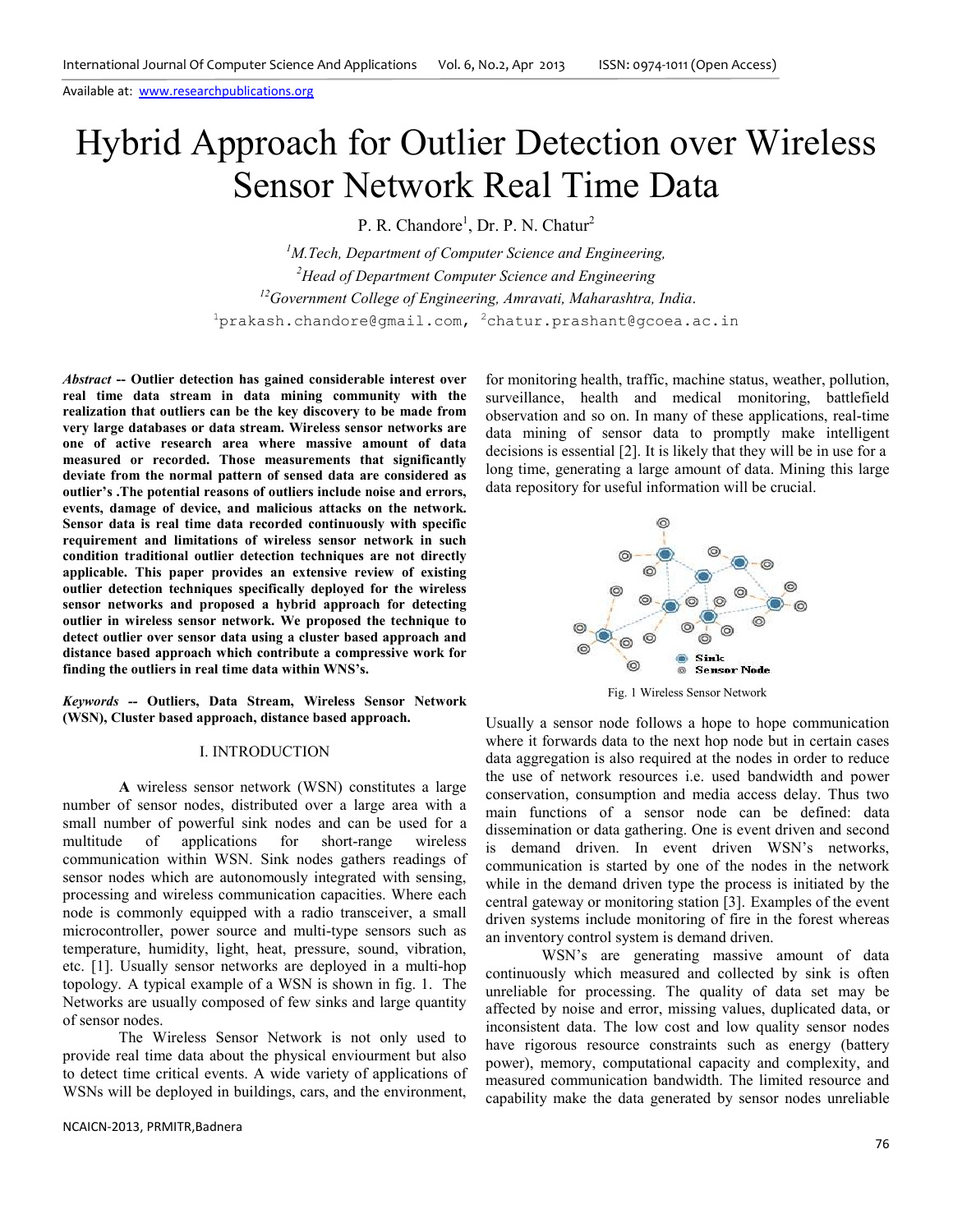and inaccurate. Especially erroneous data increases when battery power is exhausted [4]. In WSN's operations of sensor nodes are frequently sensitive to environmental effects such as harsh environments where it is inevitable that in such environments some sensor nodes malfunction, which may result in noisy, faulty, missing and anomalous data. Sensor nodes are vulnerable to malicious attacks such as denial of service attacks, black hole attacks and eavesdropping [6], in which data generation and processing will be manipulated by adversaries. The above mentioned factors lead further influence quality of raw data and aggregated results. Since with respective WSN's actual event occurring in physical world such as forest fire, earthquake or chemical spill, cannot be accurately detected using inaccurate and incomplete data [2].

# II. CARDINAL OF OUTLIER DETECTION IN WIRELESS SENSOR NETWORKS

This section provides fundamentals of outlier detection in WSN's.

# *A. Outlier Detection*

 Outlier detection over large database is currently active research area of data mining which is discovery of data that deviate a lot from other data patterns .Detecting outliers refers to the problem of finding patterns in data that are very different from the rest of the data based on appropriate metrics. Such a pattern often contains useful information regarding abnormal behavior of the system described by the data. Earlier outlier detection work carried in the field of statistics [7]. D .Hawkins [8], gives definition to outlier as: "*an outlier is an observation as to arouse suspicion that it was generated by a different mechanism*". Barnett [9] proposed another classical definition for outlier that "*an outlier is an observation (or subset of observations) which appears to be inconsistent with the remainder of that set of data"*.



Fig. 2 A general design of an outlier detection technique.

As illustrated in Figure 2, any outlier detection technique has following major ingredients.

*1*. Nature of data, behavior of outliers, and other restraints and assumptions that collectively constitute the problem formulation.

NCAICN-2013, PRMITR,Badnera

*2.* Application domain in which the technique is applied. Some of the techniques are developed in a more generic fashion but are still feasible in one or more domains while others directly target a particular application domain.

*3.* The concept and ideas used from one or more knowledge disciplines.

 Outliers can be defined in WSN's as *"those measurements that significantly deviate from the normal pattern of sensed*  data" [10]. This definition is provided with respective WSN's sensor nodes terminology of measured data. Potential sources of outliers in data collected by WSNs include *noise* and *errors*, *actual events*, and *malicious attacks*. Without changing real significance of data that dramatically affect data analysis such noisy data as well as erroneous data should be eliminated or corrected [11].

#### *B. Outlier Detection in Wireless Sensor Network*

 Outlier detection is a primary step in many data-mining applications. It refers to the problem of finding patterns in data that do not conform to expected normal behavior or anomalous behavior. i.e., *mining useful and interesting information from a large amount of data* [12]. Currently outlier detection is active research area from data mining community; Outlier detection has been widely researched in various disciplines such as statistical analysis, data analysis, machine leaning, information theory, streaming data, and spatial data [10]. Recently, the topic of outlier detection in WSNs has attracted much attention. Due to potential sources of outliers as mentioned earlier, the identification of outliers provides data reliability, event reporting, and secures functioning of the WSN's. The detected values form outliers detection consequently are treated as events indicating change of phenomenon that are of interest. In addition outlier detection identifies malicious sensors that always generate outlier values, detects potential network attacks by adversaries, and further ensures the security of the network.

# III. MOTIVATION

The Constraints of WSN's and the nature of sensor data make design of an appropriate outlier detection technique more challenging. Traditional outlier detection techniques might not be suitable for handing sensor data in WSNs.

TABLE I PARAMETRIC CONTEXT OF WIRELESS SENSOR NETWORKS.

| Parameter                | Context                                                                                                                                                                                                                                                                                                                                                                                                                           |
|--------------------------|-----------------------------------------------------------------------------------------------------------------------------------------------------------------------------------------------------------------------------------------------------------------------------------------------------------------------------------------------------------------------------------------------------------------------------------|
| Resource<br>constraints. | Dynamic nature of data causese traditional methods to<br>have a high computation cost for evaluation of outlier.<br>Data is passing with a time constraints in wirless sensor<br>network only one pass of scan is possible so we required<br>much memory for data analysis and storage. So it<br>needed that Minimize the energy consumption while<br>using a reasonable amount of memory for storage and<br>computational tasks. |
| High                     | For a sensor node, the communication cost is often                                                                                                                                                                                                                                                                                                                                                                                |
| communication            | several orders of magnitude higher than the computation                                                                                                                                                                                                                                                                                                                                                                           |
| cost                     | cost [13]. Traditional methods need much cost for                                                                                                                                                                                                                                                                                                                                                                                 |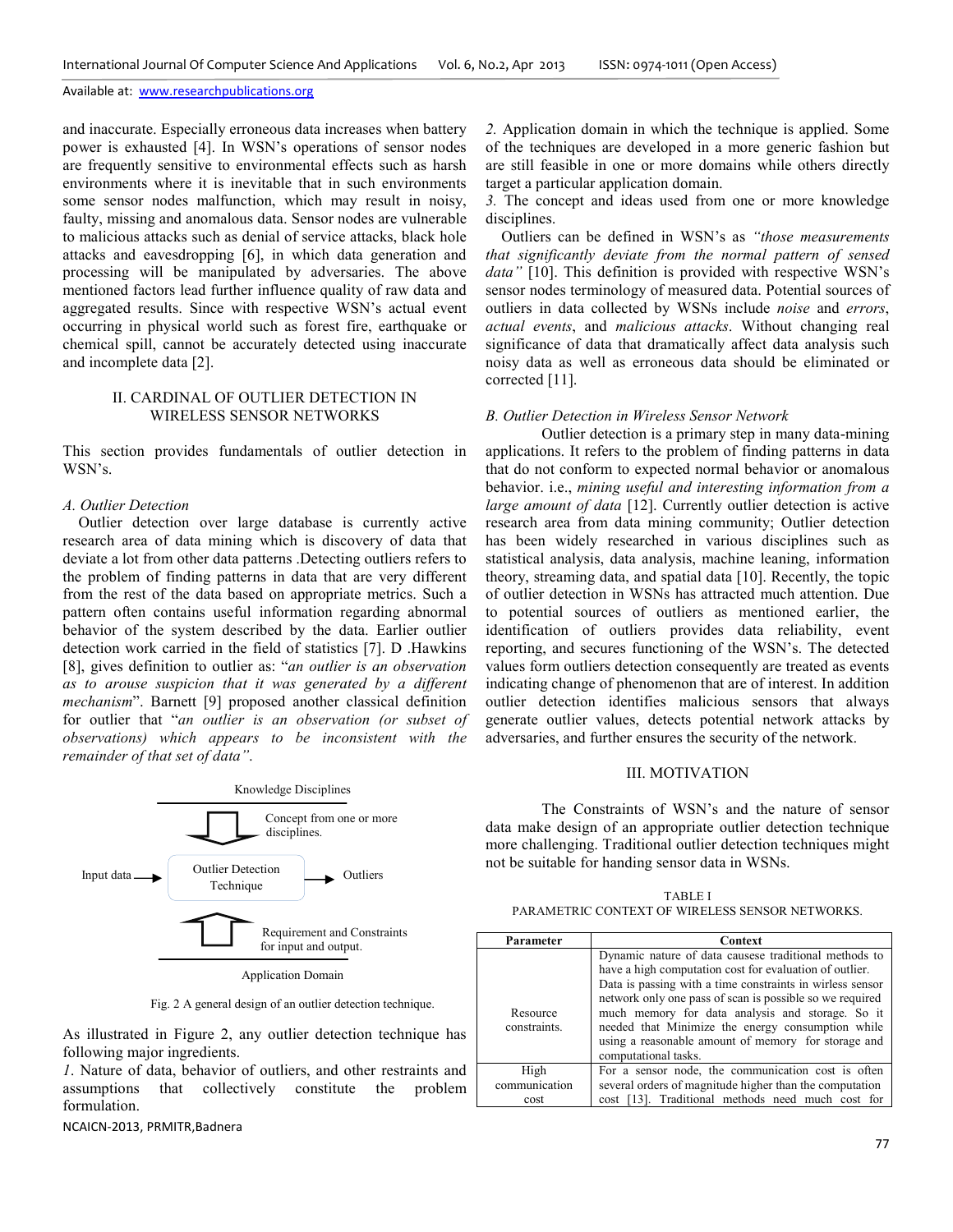|                                                                                                                | communication within sink and node in WSN's                                                                                                                                                                                                                                                                                                  |
|----------------------------------------------------------------------------------------------------------------|----------------------------------------------------------------------------------------------------------------------------------------------------------------------------------------------------------------------------------------------------------------------------------------------------------------------------------------------|
| Distributed<br>streaming data.                                                                                 | One of the major problem exisitng approach that<br>handling dynmic change in data where it diffcult to<br>identify prior distribution of data steram. Direct<br>computation of probabilities is difficult [14]. Do not meet<br>the requirement of handling distributed stream data.                                                          |
| Dynamic network<br>topology, frequent<br>communication<br>failures, mobility<br>and heterogeneity<br>of nodes. | Environment and physical loaction are one of the<br>adversites in wireless sensor network, outlier detection<br>in WSNs varies in accordance with different sensing<br>device different processing capabilities. Due to<br>heterogenity of data and dynamic in nature it is diffcult<br>to understand prior distribution of processing data. |
| Identifying outlier<br>sources.                                                                                | Difficult to identify what has caused an outlier in sensor<br>data due to the resource constraints and dynamic nature<br>of WSNs.                                                                                                                                                                                                            |
| Uncertain data or<br>missing data                                                                              | If prior distibutuion is not known then it is diffcult to<br>outlier detection model. Due to missing<br>formulate<br>valuses we may lead to wrong decision.                                                                                                                                                                                  |
| High Dimensional<br>Data Stream                                                                                | Due to high dimensional proerty we required a huge<br>storage space and also processing complexity is high.                                                                                                                                                                                                                                  |

One of the biggest challenges for outlier detection over wireless sensor network is to keep energy consumption low. In addition with above scenario WSN's should maintain mining accuracy requirement and resource consumption should be maintained as minimum [14]. Another important issue regarding with processing of streaming data; that earlier work carried out over static data. Outlier detection over wireless sensor network should be able to evaluate outlier in online fashion while keeping the communication overhead, memory and computational cost low [1].

#### IV. RELATED WORK

 In this section, we are focusing over earlier work carried out for outlier detection in wireless sensor networks. Due to numerous reasons outlier are generated in data. So it is prior that to identify such causes that will lead us towards important information to research. Following figure shown prior causes for outlier detection in WSN's.



Fig. 3 Three outlier sources in WSNs and their corresponding detection techniques

### *A. Statistical-Based Approaches*

Statistical-based approaches are the earliest approaches

deal with the problem of outlier detection these are are essentially *model-based* techniques. A data point is declared as an outlier if the probability of the data point to be generated by this model is very low. The statistical-based approaches are categorized into parametric and non-parametric based on how the probability distribution model is built.

*1) Parametric Approach:* Parametric techniques assume

NCAICN-2013, PRMITR,Badnera

 Availability of the knowledge about underlying data distribution. These approaches further classified into a Gaussian-based models and non Gaussian based models.

 Gaussian-based approach: Identification of outlying sensors as well as identification of event boundary in WNS's these two technique presented by Wu et al. [15]. Bettencourt et al. [16] present a local outlier detection technique to identify errors and detect events in ecological applications of WSNs. Hida et al. [17] design a local technique to make simple aggregation operations, such as MAX or AVG, more reliable under presence of faulty sensor readings and failed nodes. Jun et al. [18] present a non Gaussian based approach based on a statistical-based technique, which uses a symmetric *α*- stable (S*α*S) distribution to model outliers being in form of impulsive noise.

 *2) Non-Parametric-Based Approaches:* Non-parametric techniques do not assume availability of data distribution. They typically define a distance measure between a new test instance and the statistical model and use some kind of thresholds on this distance to determine whether the observation is an outlier. Histogram based technique to identify global outliers in data collection applications of sensor networks were proposed by Sheng et al. [19]. Use of kernel density function for estimating outliers within WSN's proposed by Palpanas et al. [20].

#### *C. Clustering-Based Approaches*

 These approaches attempt to detect both either single point outliers or cluster-based outliers, and can assign each outlier a degree of being an outlier. Data instances are identified as outliers if they do not belong to clusters or if their clusters are significantly smaller than other clusters. Clustering technique to identify anomalous measurements in sensor nodes was proposed by Rajasegarar et al. [21]. This technique minimizes the communication overhead by clustering the sensor measurements and merging clusters before communicating with other nodes.

# *B. Nearest Neighbor-Based Approaches*

 Commonly followed approach within data mining community to analyze data with respect to nearest neighbor based approach. A data instance is declared as an outlier if it is located far from its neighbors. Branch et al. [22] propose a technique based on distance similarity to identify global outliers in sensor networks.

 Zhang et al. [23] propose a distance-based technique to identify *n* global outliers in snapshot and continuous query processing applications of sensor networks. Zhuang et al. [24] present two in-network outlier cleaning techniques for data collection applications of sensor networks.

### *D. Machine Learning Based Approaches*

Machine learning based approach is uses a measured estimation or illation of next phase of system on previous measured values. Such techniques are prediction based or learning based for deciding a underlying model of data, to identify new data element as inlier or outlier. These approaches are further classified as follows.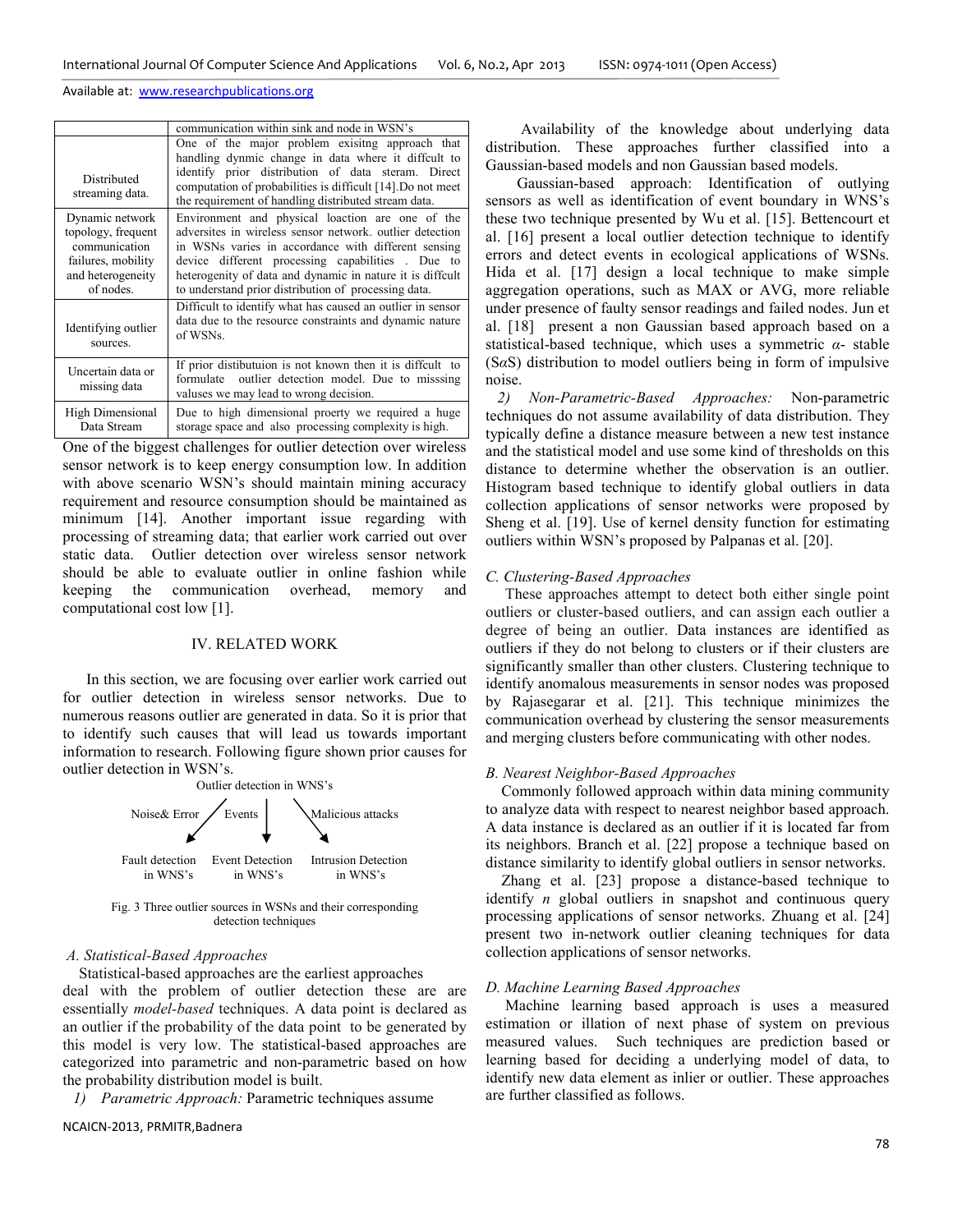1) *Prediction Based Approaches:* This approach is also termed as model based approach because it uses a prediction model of data using filtering methods. To exploits outliers within spatial and temporal dependencies of sensor data; kalman filter based a prediction technique proposed in [30]. This technique uses only estimation of state of model from previous and current measurement of sensor data. This approach uses two phase for evaluation such as state transition phase which predicates the state of next time based on that of current time where as measuring module is used for measuring neighboring sensor readings as data produced by a virtual sensor device.

2) *Classification Based Approaches:* This approach is also model based approach where model get formulated using the underlying distribution of data which called as classification model. Classification model is built on training data instances to evaluate new data instances. This approach further classified as follows

*Classification Based Approaches*

SVM Based approach Bayesian Model Based

### Network Network Network

### Fig 4 Categories of classification based approach

Rajasegarar et al. [25] propose a SVM-based technique for outlier detection in sensor data. This technique uses one-class quarter-sphere SVM to reduce the effort of computational complexity and locally identify outliers at each node.Elnahrawy and Nath [26] present a Bayesian model-based technique to discover local outliers and detect faulty sensors. Janakiram et al. [27] present a technique based on Bayesian belief network to identify local outliers in streaming sensor data. Hill et al. [28] present two techniques based on dynamic Bayesian networks to identity local outliers in environmental Sensor data streams. degree of probabilistic independencies among variables as Naive Bayesian network, Bayesian belief network, and Dynamic Bayesian network Principal Component Analysis (PCA) based approach is categorized under Spectral decomposition based approach. In accordance with this existing approach we have proposed a hybrid approach based on distance based and clustering based as shown in chronology of outlier detection as shown in outlier detection chronology. Distance based approach is categorized under statistical based approach hence proposed approach is from of hybrid approach over WSN.



Fig. 5 Outlier Detection Chronology for WSN's and Proposed Hybrid Approach

# *3) Spectral Decomposition-Based Approaches*

NCAICN-2013, PRMITR,Badnera This method is used for dimension reduction of processing data. Principal Component Analysis is used for finding normal modes of behavior in the data and prior used to reduce dimensionality of measured data. It also used for finding a new subset of dimension by which we can specifically capture the behavior of the data. The top few principal components capture the build of variability and any data instance that violates this structure for the smallest components is considered as an outlier. Chatzigiannakis et al. [29] propose a PCA-based technique to solve data integrity and accuracy problem caused by compromised or malfunctioning sensor nodes.

# V. OUTLIER DETECTION CRONOLOGY FOR WIRELESS SENSOR NETWORKS

 Outlier detection techniques for WSNs can be categorized into *statistical-based*, *nearest neighbor-based*, *clustering-based* and *Machine learning based* approaches as shown in fig 5. Statistical-based approaches are further categorized into *parametric based and nonparametric based* approaches where parametric approach categories Gaussian*-based approaches and non-Gaussian based* approaches. In statistical based approach kernel*-based approach and histogram-based* approaches are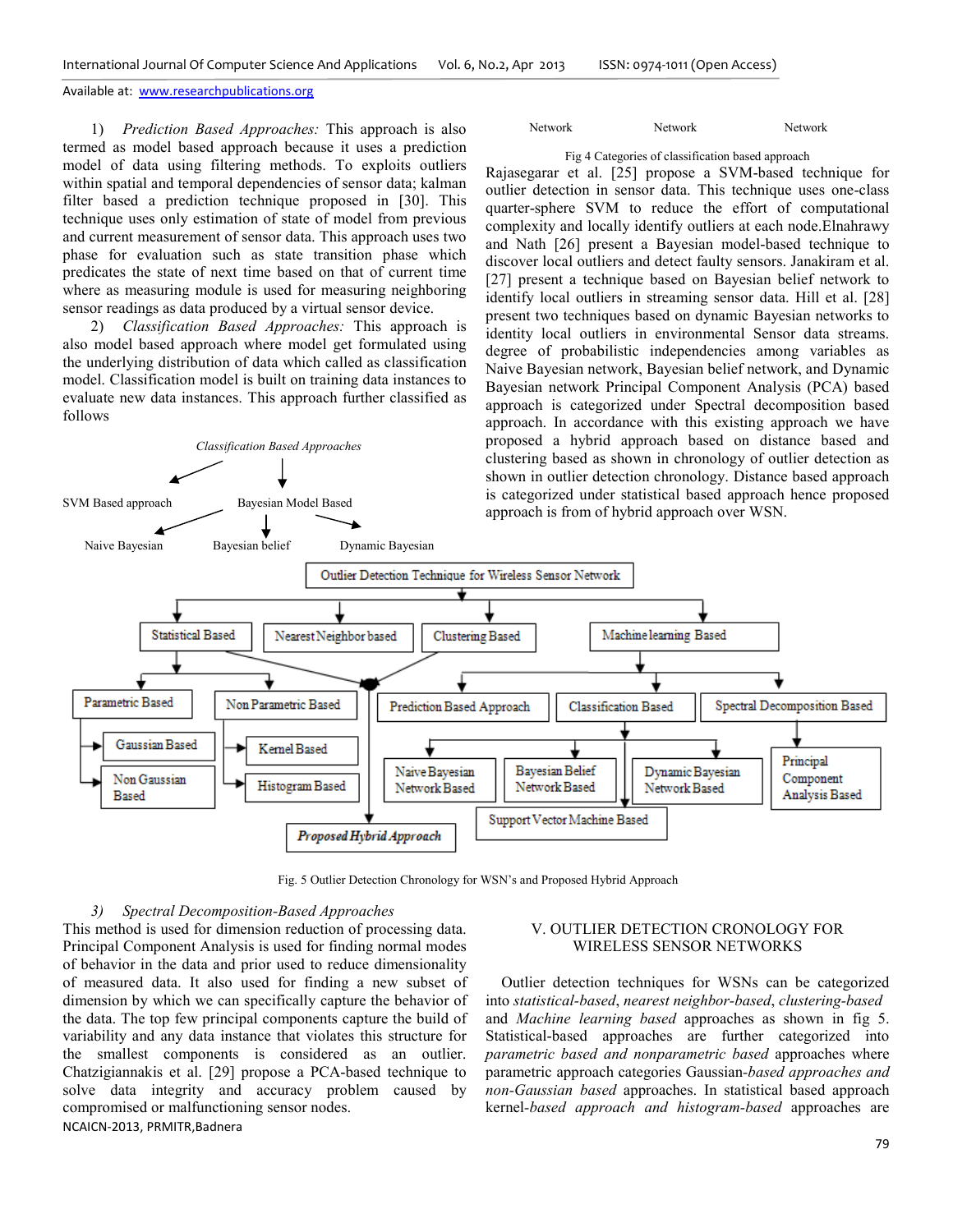belong to non parametric approaches. Machine learning based approach is categorized as Prediction based approach, Classification-based approaches, and spectral decomposition method. Where classification based approach is also termed as a *Bayesian Network based* approaches which is further classified using a specific property of measured sensor real time data

# VI. PROPOSED APPROACH FOR OUTLIER DETECTION OVER WIRELESS SENSOR NETWORKS

 Proposed work is hybrid approach of existing approaches of distance based approach and cluster based approach as shown in diagram. Work flow of proposed hybrid approach as per mentioned in following points. Partition the data stream into number of chunks and each chunk contain set of data.



Fig. 6 Proposed Hybrid Approach implementation Architecture

Now over each of these normalized chunks we apply clustering method to find out temporal outlier region and declaring safe region. This safe region will be discarded then we apply distance based outlier detection algorithm over temporal outliers. Temporal outlier found in last chunk again added to respective next chunk of data stream to survive in next stream, and allow it for appropriate number of stream chunks, then declare candidate outliers as real outliers or inliers.

*Cluster Based Approach:* Clustering is a popular technique used to group similar data points or objects in groups or clusters. Clustering is an important tool for outlier analysis. Cluster based approach is here act as data reduction. First, clustering technique is used to groups the data having similar characteristics. And calculate the centroids for each group.

*Distance Based Approach:* Distance based technique is used to calculate maximum distance value for each cluster. If this maximum distance is greater than some threshold then it will declare as outlier otherwise as a real object or inliers. Threshold is given by user.

### VII. DISCUSSION

 Wireless sensor networks generate huge amount of massive data which contain useful information. So it is worthwhile to find out outlier within such data. Outlier detection as a branch of data mining has many important applications and deserves more attention from data mining community. Comparison between Distance based approach and proposed approach are as follows*. Distance-Based Method:* This Operate on whole data. Specifically cannot give number of clusters. Overall calculation of data points within data stream increases that increase computation cost but finally it gives only one value as most expected outlier. *Clustering and Distance-Based:* in comparison with above method proposed approach can group the data in to number of clusters whereas it reduce the size of database that will reduces computation time to each cluster where user can give certain radius to find outliers.

### VIII. CONCLUSSION

 Outlier detection of is essential for measuring quality of data for predicting information over data analysis. We observed that maintaining a quality and control over data analysis is prior fundamental task of outlier detection. From Above extensive review we reviewed that outlier detection method should be able to work with high dimensional data, online manner over multivariate streaming data, communication and computation overhead should low. We observed that individual method are not able to handle above scenarios hence we proposed a hybrid approach in which it first groups the data having similar characteristics in to number of clusters. Due to reduction in size of data stream, the computation time reduced considerably. Using a distance based approach over cluster it will remarkably reduce a huge amount extra calculation cos. Hybrid approach will take less computation time.

### REFERENCES

- [1] C. F. Garca-Hernndez, P. H. Ibargengoytia-Gonzlez, J. Garca Hernandez, And J. A. Prez-Daz, "Wireless sensor networks and applications: A survey," IJCSNS International Journal of Computer Science and Network Security, VOL.7No.3,pp.264-273,2007.
- [2] X. Ma, D. Yang, S. Tang, Q. Luo, D. Zhang, and S. Li, Online Mining in Sensor Networks, *IFIP international conference on Network and parallel computing*, Vol. 3222, pp. 544-550 2004.
- [3] I. Akyildiz, W. Su, Y. Sankarasubramaniam, and E. Cayirci, A survey on sensor networks," Communications Magazine IEEE, vol. 40, pp. 102 -114, aug 2002.
- [4] S.Subramaniam, T. Palpanas, D. Papadopoulos, V. Kalogerakiand, and D. Gunopulos, Online Outlier Detection in Sensor Data using Nonparametric Models, *J. Very Large Data Bases*, VLDB 2006.
- [5] F. Martincic and L. Schwiebert, Distributed Event Detection in Sensor Networks, *Proc. International Conference on System and Networks Communication*, pp. 43-48, 2006.
- [6] A. Perrig, J. Stankovic, and D. Wagner, Security in Wireless Sensor Networks, *CACM*, Vol. 47, No. 6, pp. 53-57, 2004.
- [7] V. Hodge and J. Austin, A Survey of Outlier Detection Methodologies,  *Artificial Intelligence Review*, Vol. 22, pp. 85-126, 2003.
- [8] D.M. Hawkins, *Identification of Outliers*, London: Chapman and Hall, 1980.
- [9] V. Barnett and T. Lewis, *Outliers in Statistical Data*, New York: JohnWiley Sons, 1994.